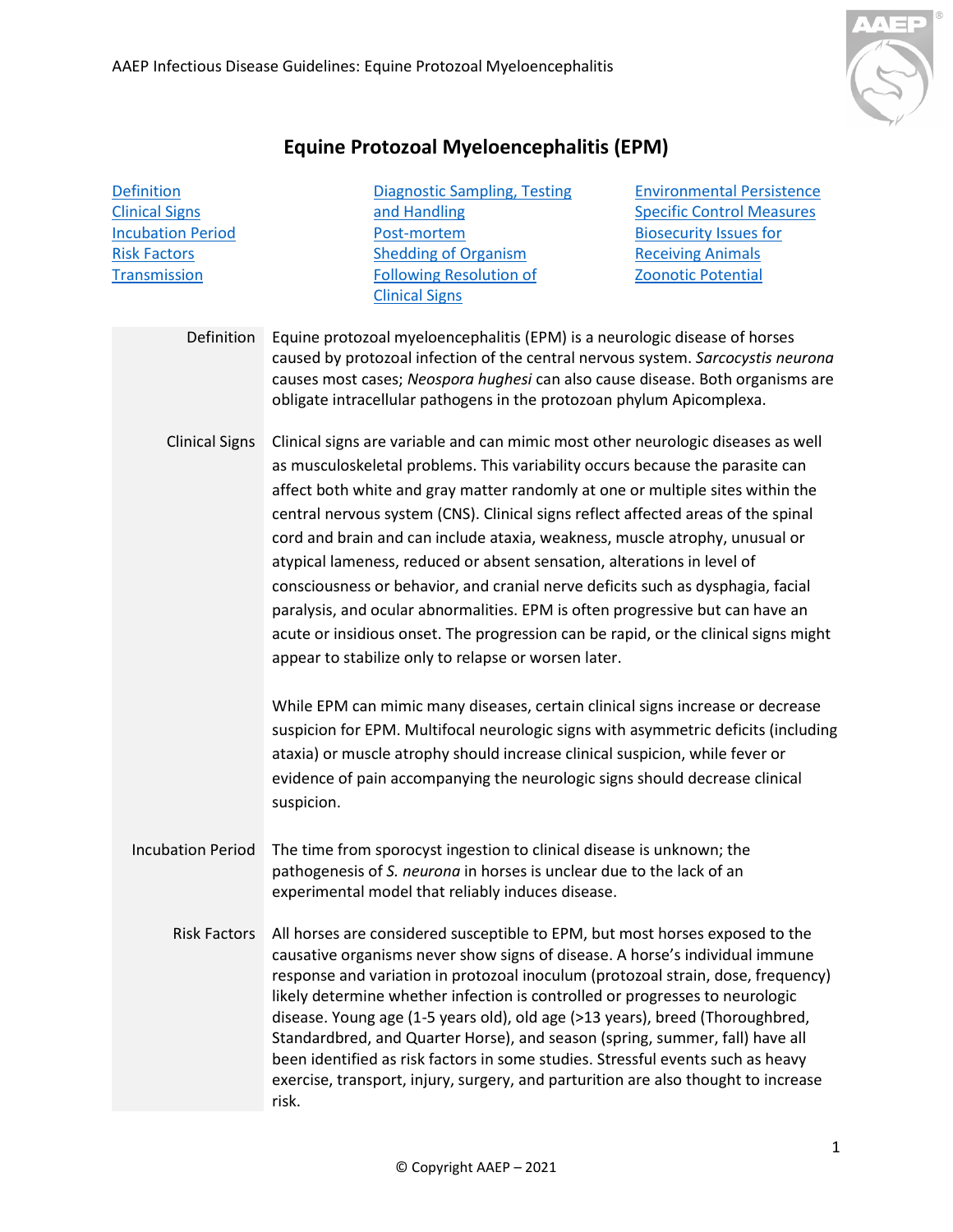

Opossums are commonly infected with *S. neurona*, and substantial environmental contamination occurs in locations where opossums are frequently observed, increasing risk of equine exposure and disease. Previous diagnosis of EPM and presence of woods have also been reported as risk factors, while preventing wildlife access to feed and having a natural water source for wildlife are considered protective.

<span id="page-1-0"></span>Transmission The opossum (*Didelphis virginiana* in North America and *D. albiventris* in South America) is the definitive host for *S. neurona*. Intermediate hosts include skunks, raccoons, sea otters, cats, and armadillos. During the normal life cycle of *S. neurona*, opossums excrete sporocysts in feces, which are then consumed by intermediate hosts. Sporozoites excyst in the intestine and parasitemia develops, followed by schizont formation in various tissues. Sarcocysts eventually form in muscles of intermediate hosts, and opossums are subsequently infected by consumption of muscle tissue containing sarcocysts.

> Horses are considered aberrant (incidental), dead-end hosts for *S. neurona*. Like intermediate hosts, horses are infected by consuming food or water contaminated with opossum scat containing sporocysts. In naturally infected horses with neurological signs, *S. neurona* schizonts have been found only in the central nervous system, apart from one young foal reported to have muscle sarcocysts. Since horses generally do not develop muscle sarcocysts like intermediate hosts, horses are not considered to play an important role in the life cycle of this organism.

The life cycle of *N. hughesi* has not been completely characterized, and the mode(s) of transmission of *N. hughesi* to horses remains unclear. Vertical (transplacental) transmission from mare to foal has been described.

<span id="page-1-1"></span>Diagnostic Sampling, Testing and Handling

Highest accuracy in antemortem diagnosis is obtained by fulfilling 3 criteria: (1) confirmation of clinical signs consistent with spinal cord or brain dysfunction through careful clinical neurologic examination, (2) exclusion of other potential causes of these signs using appropriate diagnostic testing, and (3) immunodiagnostic (serologic) testing on paired serum and CSF samples to confirm intrathecal antibody production against *S. neurona* or *N. hughesi*.

If the horse shows clinical signs of neurologic disease and other potential causes are excluded or considered less likely, EPM testing is recommended. All commercially available tests are suitable for testing serum, CSF, or both. Blood and CSF should be collected in red-top (no additive) tubes and serum separated. Samples can be kept refrigerated or frozen until submission. Currently available tests for *S. neurona* include Western blot (WB), enzymelinked immunosorbent assays (SnSAG 2, 4/3 ELISA; SAG 1, 5, 6 ELISA), and indirect fluorescent antibody test (IFAT). Currently available tests for *N. hughesi*  include ELISA and IFAT.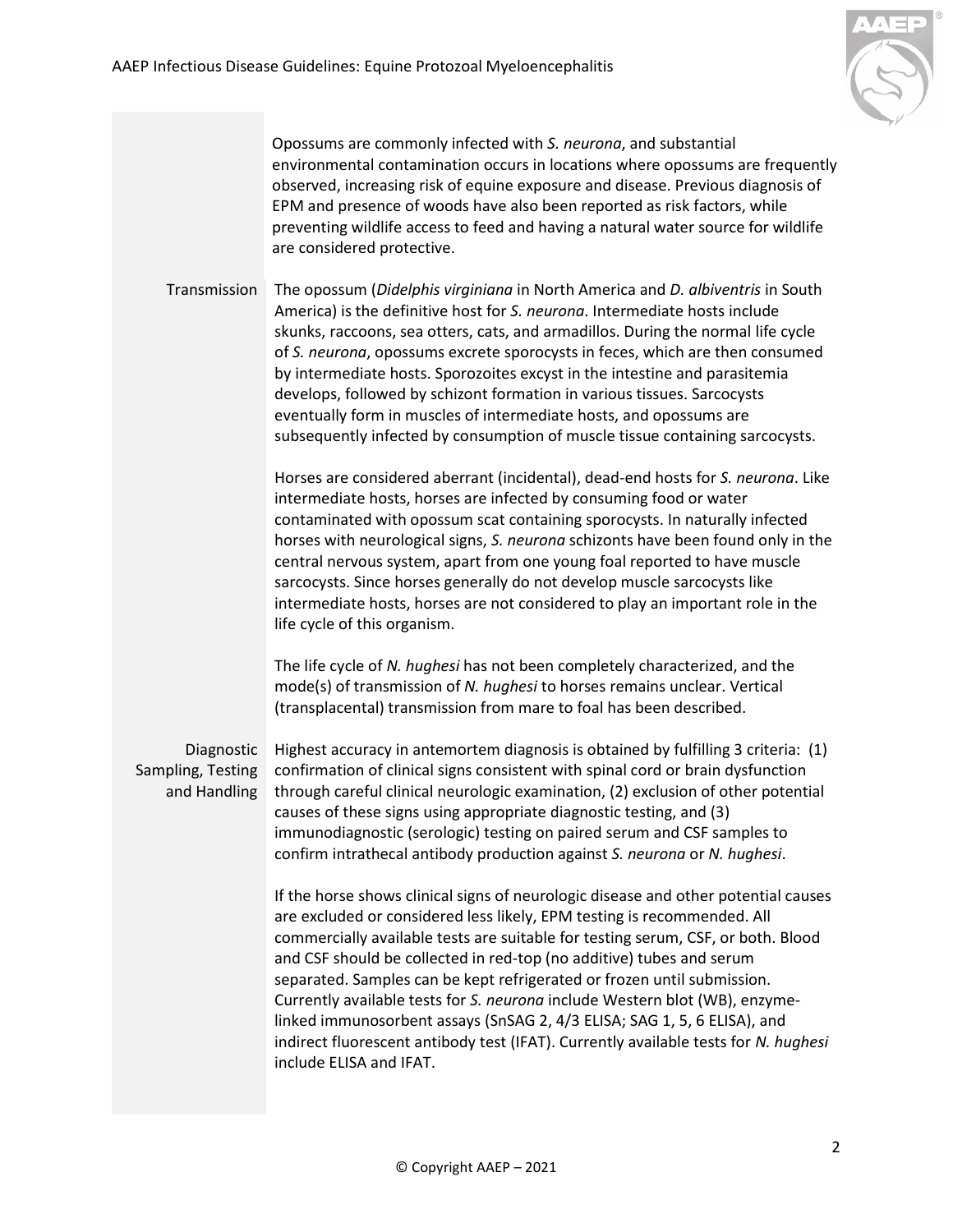

General principles for interpretation of EPM test results are as follow:

- A positive serum test indicates exposure to the organism but does not confirm CNS infection, regardless of the magnitude of the titer. Therefore, particularly in areas where exposure is common, a positive serum test will have a low positive predictive value for CNS infection and clinical disease. Serologic screening of normal animals is not recommended.
- A negative serum test usually indicates that the horse has not been exposed to the organism. Therefore, a negative serum test generally has a high negative predictive value for clinical disease, meaning that a negative result is very useful in excluding EPM as the cause of disease. Rarely, a recently infected horse might show clinical signs prior to seroconversion, in which case repeated testing in 10-14 days should yield positive results.
- A positive CSF test is more likely to correlate with an EPM diagnosis than a positive serum test. However, false positives commonly occur due to normal diffusion of antibodies across the blood-brain barrier or blood contamination of samples. Horses with low CSF titers are less likely to have EPM than horses with high CSF titers.
- A negative CSF test usually means EPM is not the cause of disease. Rarely, as mentioned above, a recently infected horse will show clinical signs prior to developing a measurable antibody level in CSF; re-testing 10-14 days later should yield positive results.
- The most accurate way to diagnose EPM is to submit serum and CSF for quantitative testing and calculation of a serum:CSF titer ratio or specific antibody index, allowing detection of intrathecal antibody production. Validation studies for the *S. neurona* SAG 2, 4/3 ELISA showed that the serum:CSF titer ratio increased overall test accuracy to 93-97%, as opposed to serum alone, which had an overall accuracy of 54-56%.
- <span id="page-2-0"></span>Post-mortem Typical post-mortem lesions are limited to the central nervous system. Lesions are sometimes grossly visible as well-demarcated discolored areas or even hemorrhagic destruction of portions of the brain or spinal cord. Typical histologic lesions include mononuclear perivascular inflammation, parenchymal necrosis with phagocytosis and gitter cell formation, astrocyte proliferation, and gemistocyte formation. Eosinophils and multinucleated giant cells are seen commonly. Inflammation is more predominant in acute cases, while chronic cases often show minimal inflammatory response but more tissue destruction, astrocyte proliferation, and fiber degeneration. Parasites are not reliably observed in lesions, particularly in chronic cases or in horses that have received anti-protozoal treatment. Immunohistochemical techniques improve detection of parasites. It is important to note that lesions are not uniformly distributed throughout the CNS, and routine post mortem survey samples might fail to detect small lesions.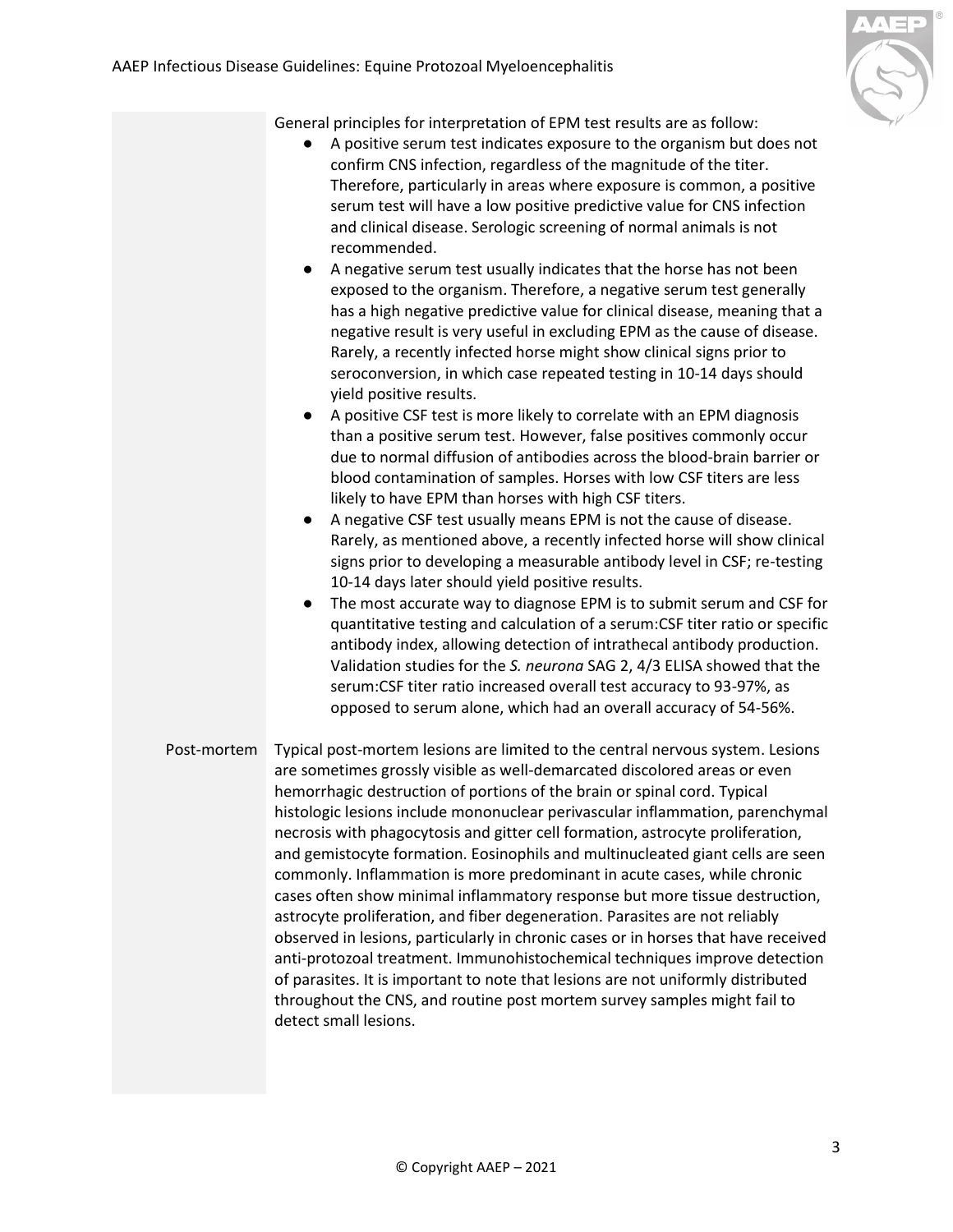

<span id="page-3-4"></span><span id="page-3-3"></span><span id="page-3-2"></span><span id="page-3-1"></span><span id="page-3-0"></span>

| Shedding of<br>Organism<br>Following<br>Resolution of<br><b>Clinical Signs</b> | Horses do not shed organism during or after clinical disease. However,<br>recrudescence of disease with reappearance or worsening of neurologic signs<br>after resolution or substantial improvement happens in a proportion of cases. It<br>is unclear whether disease recrudescence represents re-infection of a<br>susceptible horse or failure of treatment to clear the organism.                                                                                                                                                                                                                                                                                                                                                                                                                     |
|--------------------------------------------------------------------------------|------------------------------------------------------------------------------------------------------------------------------------------------------------------------------------------------------------------------------------------------------------------------------------------------------------------------------------------------------------------------------------------------------------------------------------------------------------------------------------------------------------------------------------------------------------------------------------------------------------------------------------------------------------------------------------------------------------------------------------------------------------------------------------------------------------|
| Environmental<br>Persistence                                                   | Horses are considered aberrant hosts for S. neurona and do not spread disease.<br>S. neurona sporocysts excreted by opossums can persist in the environment.                                                                                                                                                                                                                                                                                                                                                                                                                                                                                                                                                                                                                                               |
| <b>Specific Control</b><br><b>Measures</b>                                     | Preventative approaches for EPM include prophylactic administration of anti-<br>protozoal drugs, reducing exposure by minimizing contact with opossum scat,<br>and improving equine immune defenses by decreasing stress and optimizing<br>health.                                                                                                                                                                                                                                                                                                                                                                                                                                                                                                                                                         |
|                                                                                | Prophylactic administration of anti-protozoal drugs such as ponazuril and<br>diclazuril has been investigated in several studies. Various dosages and dosing<br>intervals were utilized with similar results, including delayed seroconversion,<br>reduced intrathecal antibody response, and reduced clinical signs. These studies<br>indicate that prophylactic anti-protozoal treatment using various protocols<br>minimizes but does not eliminate infection in horses experimentally or naturally<br>exposed to S. neurona. A "standard" prophylactic protocol has not been<br>established, and the relatively low incidence of disease combined with cost of<br>prophylactic treatment means that prophylactic treatment is likely to be<br>reserved for high-risk horses in high-risk environments. |
|                                                                                | Eliminating access of opossums to feed and water is recommended by keeping<br>grains in rodent-proof containers and forages in enclosed facilities.                                                                                                                                                                                                                                                                                                                                                                                                                                                                                                                                                                                                                                                        |
|                                                                                | An effective vaccine has not been developed.                                                                                                                                                                                                                                                                                                                                                                                                                                                                                                                                                                                                                                                                                                                                                               |
| <b>Biosecurity Issues</b><br>for Receiving<br>Animals                          | Horses with EPM do not present a biosecurity risk to other animals because the<br>disease is not transmissible between horses. Opossums, the only known<br>definitive hosts for S. neurona, are found only in the Americas. Therefore,<br>horses imported from other countries to the Americas should have no previous<br>exposure to S. neurona and should be seronegative. However, horses exported<br>from the Americas to other countries might have been exposed previously to S.<br>neurona or be actively infected; in both scenarios the horse is likely to be<br>seropositive. These seropositive horses do not pose a risk to other animals but<br>could individually succumb to disease after export.                                                                                           |
| Disinfection                                                                   | Horses with EPM are not contagious and do not pose a risk to neighboring<br>horses. Disinfection is not necessary for areas or objects in contact with<br>affected horses.                                                                                                                                                                                                                                                                                                                                                                                                                                                                                                                                                                                                                                 |
| Zoonotic Potential                                                             | None.<br>Humans are not susceptible to S.neurona or N. hughesi.                                                                                                                                                                                                                                                                                                                                                                                                                                                                                                                                                                                                                                                                                                                                            |
|                                                                                |                                                                                                                                                                                                                                                                                                                                                                                                                                                                                                                                                                                                                                                                                                                                                                                                            |